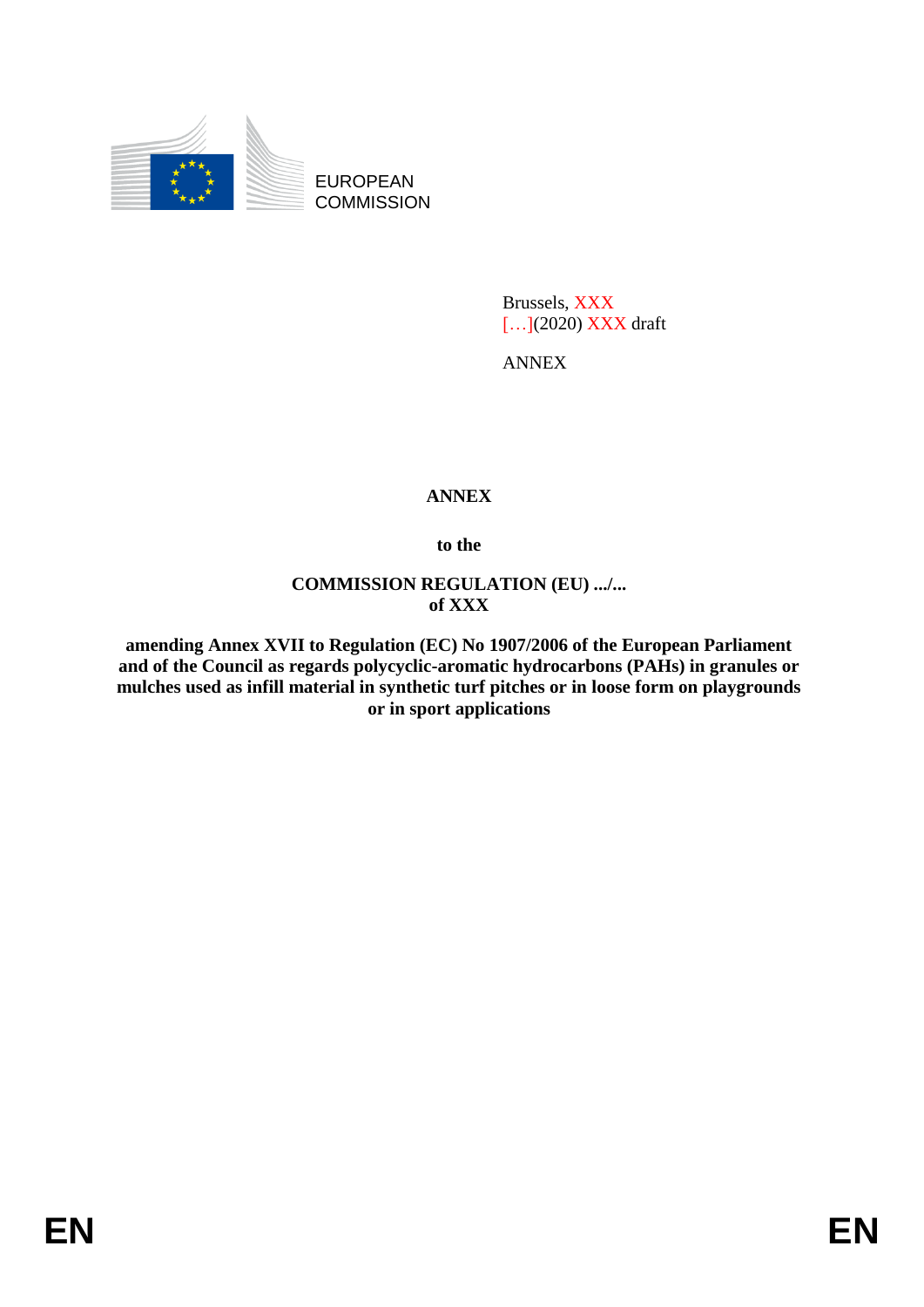## **ANNEX**

In column 2 of entry 50 of Annex XVII to Regulation (EC) No 1907/2006, the following paragraphs are added:

| '9. Granules or mulches shall not be placed on the market<br>for use as infill material in synthetic turf pitches or in<br>loose form on playgrounds or in sport applications if they<br>contain more than 20 mg/kg $(0,002 \%$ by weight) of the<br>sum of all listed PAHs.                                                                                             |
|--------------------------------------------------------------------------------------------------------------------------------------------------------------------------------------------------------------------------------------------------------------------------------------------------------------------------------------------------------------------------|
| 10. Granules and mulches shall not be used as infill<br>material in synthetic turf pitches or in loose form on<br>playgrounds or in sport applications if they contain more<br>than 20 mg/kg $(0.002 \%$ by weight) of the sum of all listed<br>PAH <sub>s</sub> .                                                                                                       |
| 11. Granules or mulches placed on the market for use as<br>infill material in synthetic turf pitches or in loose form on<br>playgrounds or in sport applications shall be marked with<br>a unique identification number of the batch.                                                                                                                                    |
| 12. Paragraphs 9 to 11 shall apply from [OP, please insert<br>the date corresponding to 12 months after the entry into<br>force of this Regulation].                                                                                                                                                                                                                     |
| 13. Granules or mulches that are in use in the Union on<br>$[OP, please insert the date corresponding to 12 months$<br>minus 1 day after the entry into force of this Regulation]<br>as infill material in synthetic turf pitches or in loose form<br>on playgrounds or in sport applications may remain in<br>place and continue to be used there for the same purpose. |
| 14. For the purposes of paragraphs 9 to 13:                                                                                                                                                                                                                                                                                                                              |
| a) "granules" are mixtures that appear as solid<br>particles in the size range from 1 to 4 mm,<br>rubber<br>which<br>made<br>from<br>or other<br>are<br>vulcanised or polymeric material of recycled or<br>virgin origin, or obtained from a natural<br>source;                                                                                                          |
| b) "mulches" are mixtures that appear as flake-<br>shaped solid particles in the size range from 4<br>to 130 mm length and 10 to 15 mm width,<br>which<br>are made from rubber or<br>other<br>vulcanised or polymeric material of recycled or<br>virgin origin, or obtained from a natural<br>source;                                                                    |
| c) "infill material in synthetic turf pitches"<br>consists of granules used in synthetic turf<br>pitches<br>sport technical<br>improve the<br>to<br>performance characteristics of the turf system;                                                                                                                                                                      |
| d) "use in loose form on playgrounds or in                                                                                                                                                                                                                                                                                                                               |